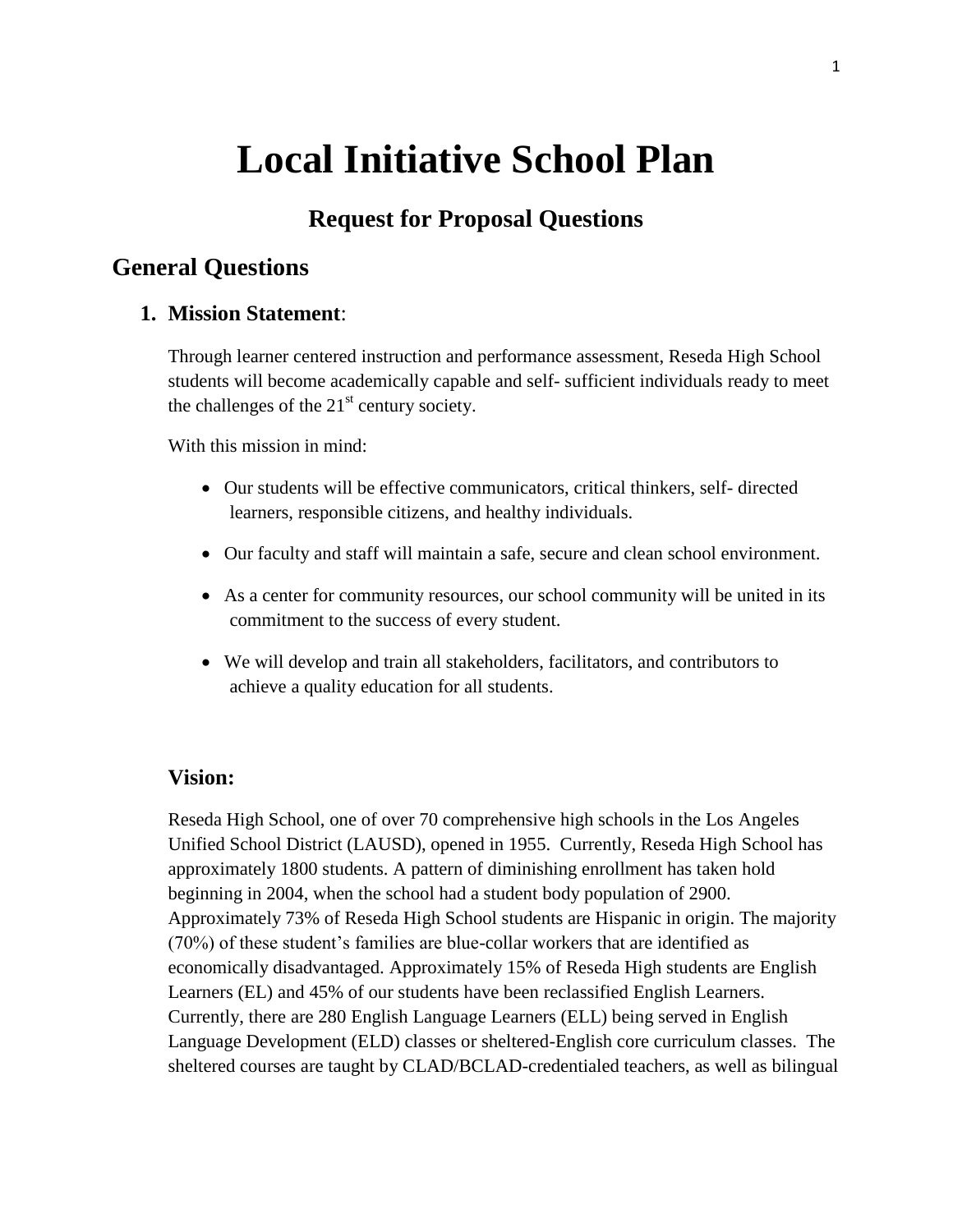aides during much of the class period. We have a school-wide focus on providing the necessary academic strategies for our diverse populations.

A recommendation of the 2004 WASC visit was for Reseda High School to adopt and implement the small learning community format. This recommendation was based on current educational research that indicates student achievement increases in smaller, more personalized learning environments. Using this recommendation, Reseda High School is now comprised of six Small Learning Communities (SLCs): Ninth Grade Academy, Arts & Education, Academy of Technology and Health Careers, Science Magnet, Police Academy Magnet, and Law/Public Service Magnet. The result of this school- wide change enabled Reseda to win a six year accreditation from WASC in 2004 and again in 2010.

Reseda High School was designed with the following vision in mind: The school is dedicated to being a multicultural learning environment that prepares all participants to effectively read, listen, think, and communicate. Our teachers, staff, students, parents, and surrounding community will work in an expanded partnership that is committed to the education and personal growth of every student.

The Reseda High School beliefs are as follows:

- A culturally and ethnically diverse population contributes to an enriched learning environment.
- All students are unique individuals who can learn, and we have the responsibility to meet the needs of all.
- Education is a collaborative endeavor that requires participation between school, home, and community.
- All stakeholders will facilitate and contribute to quality education through professional development and training.

In an effort to involve all stakeholders, a series of collaborative professional development activities including faculty, staff, students and parents were conducted to identify and construct Reseda High School's expected school- wide learning results. The following learning results are revisited and refined annually.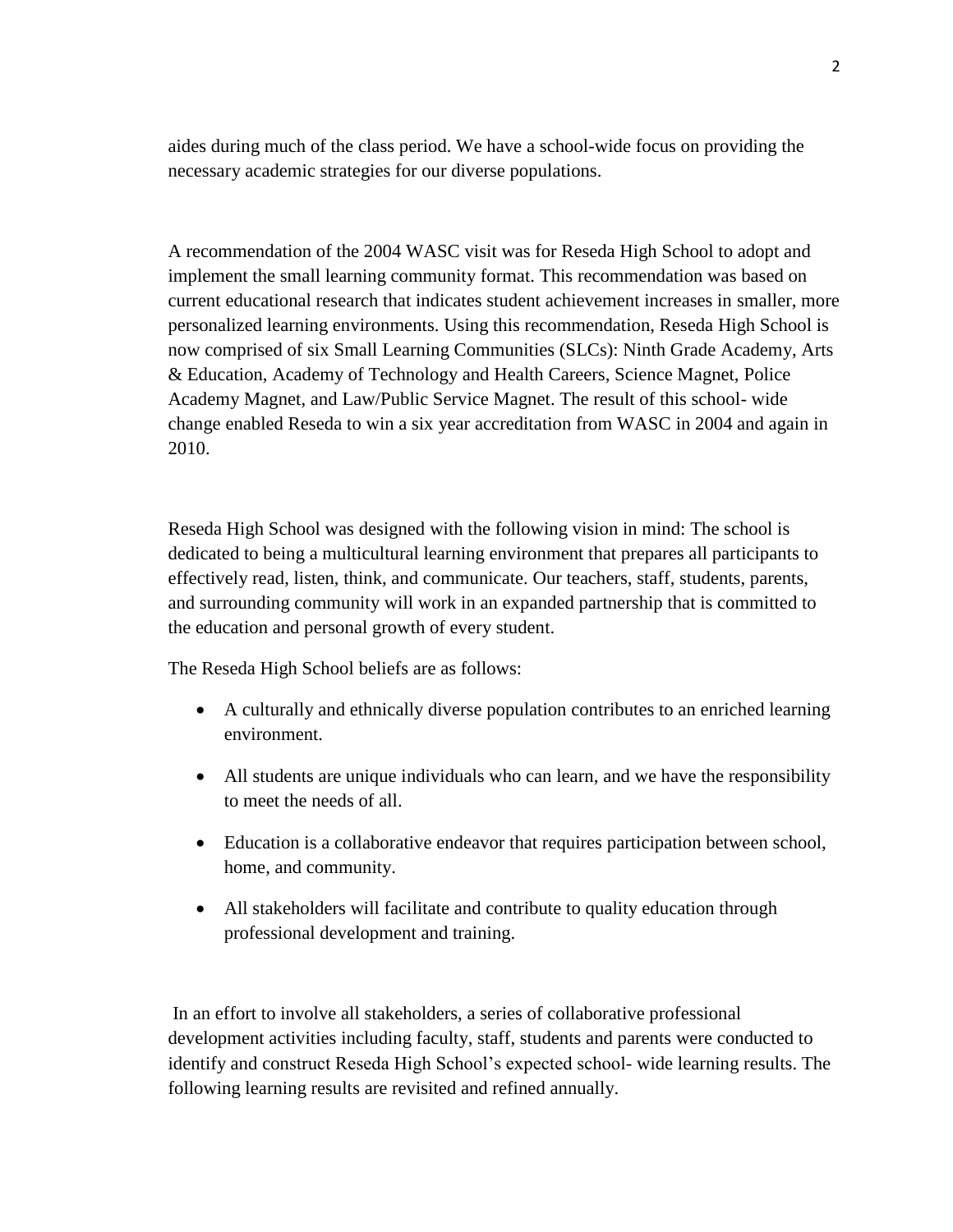The creation of the Reseda High School ESLR was based on an acronym using the school mascot name (REGENT).

# **Reseda High School Students will become:**

# **R= Reflective, Effective Communicators who:**

- Demonstrate comprehension and literacy skills through reading, writing, speaking, and listening in Standard English.
- Demonstrate technological skills in order to access and evaluate various media, which will enable students to face and meet the challenges of the information age  $(21<sup>st</sup> century).$

# **E= Expressive Critical Thinkers who:**

- Identify, locate, and analyze resources to solve problems individually and collaboratively.
- Evaluate options to develop solutions in academic and workplace settings.

# **G= Gifted, Self- Directed Learners who:**

- Master study skills applicable to college, careers, and life- long learning.
- Meet deadlines, remain on task, and accept responsibility for their academic success.
- Develop financial management skills for independent living.

# **E= Educated Responsible Citizens who:**

- Accept responsibility for their behavior, practice good citizenship, show respect for people and property, and work in ways that improve their local/global communities.
- Are productive in a diversified work force.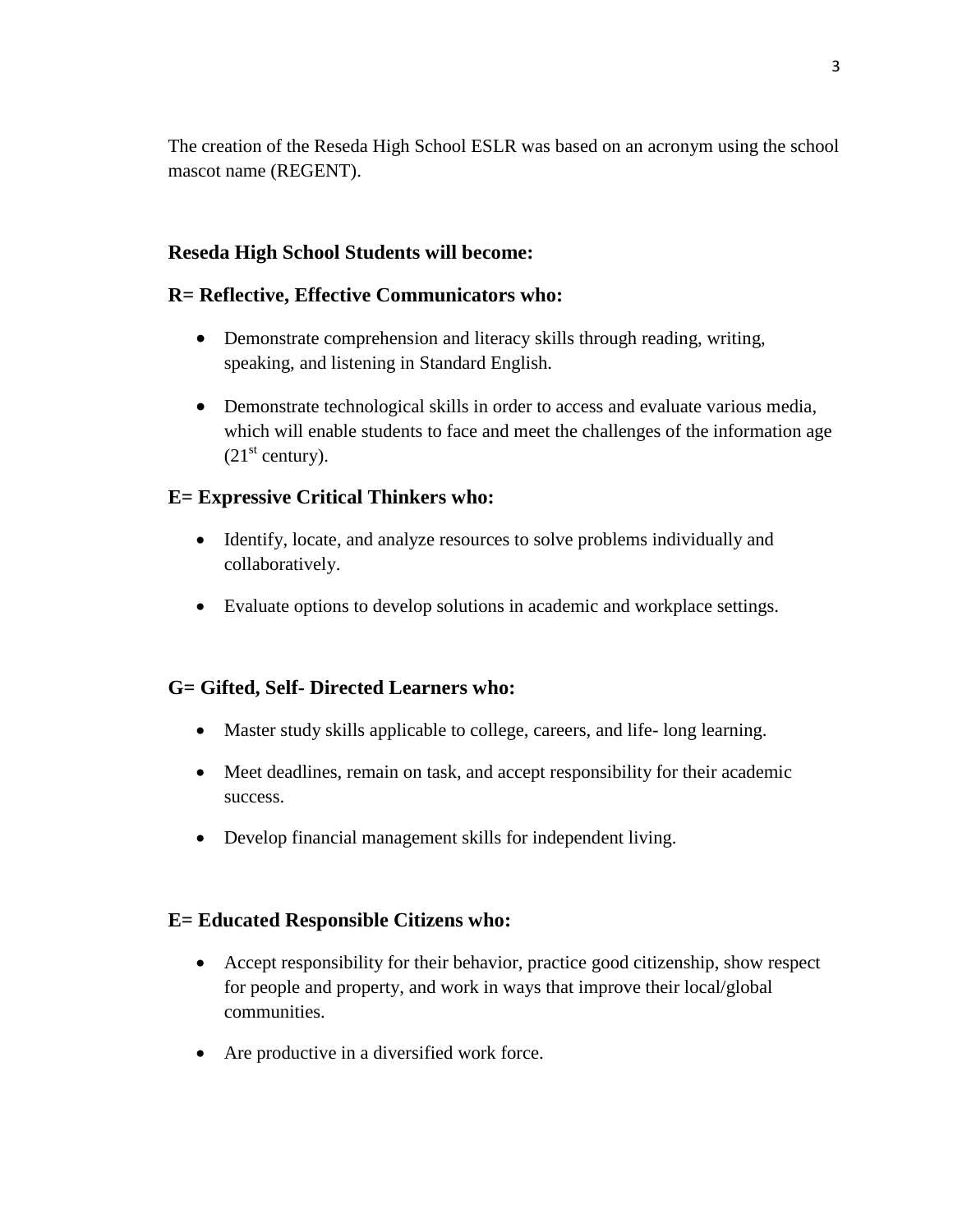# **N= Nurturing Students who:**

- Develop cultural sensitivity, respect, and tolerance of individual cultural differences.
- Foster positive relationships with students of differing age groups.

# **T= Tenacious Students who:**

Tirelessly pursue academic and personal growth.

# **S= Scholarly Individuals who:**

- Practice principles of fitness, good nutrition, safety, and good hygiene.
- Exhibit self- discipline and social courtesy.

Each of Reseda High School's small learning communities is committed to the implementation and attainment of the expected school- wide learning results. The ESLRs are posted throughout the campus in an effort to continually promote the vision and direction of the school as a whole.

# **2. School Data Profile/Analysis**

1. What is the current state of your school?

Reseda High School is a community school dedicated to the academic achievement of its students. Over the past 10 years, we have made great strides in student achievement. This is a result of a strong collaborative effort by all school members. However, we are still faced with the challenge of meeting our student achievement outcomes and the goal of proficiency for all. Our community and our students need to see continual growth from our educational framework.

There are many challenges that face education today. Extreme budget issues have plagued our school with a myriad of problems. A shortened school year because of furloughs, as well as a reduction in school buy- back days, have caused preparation and pacing restrictions on our staff. Resources have been reduced, resulting in staffing reductions. These reductions have increased class sizes and placed extreme burden on counseling and administrative staff, due to norming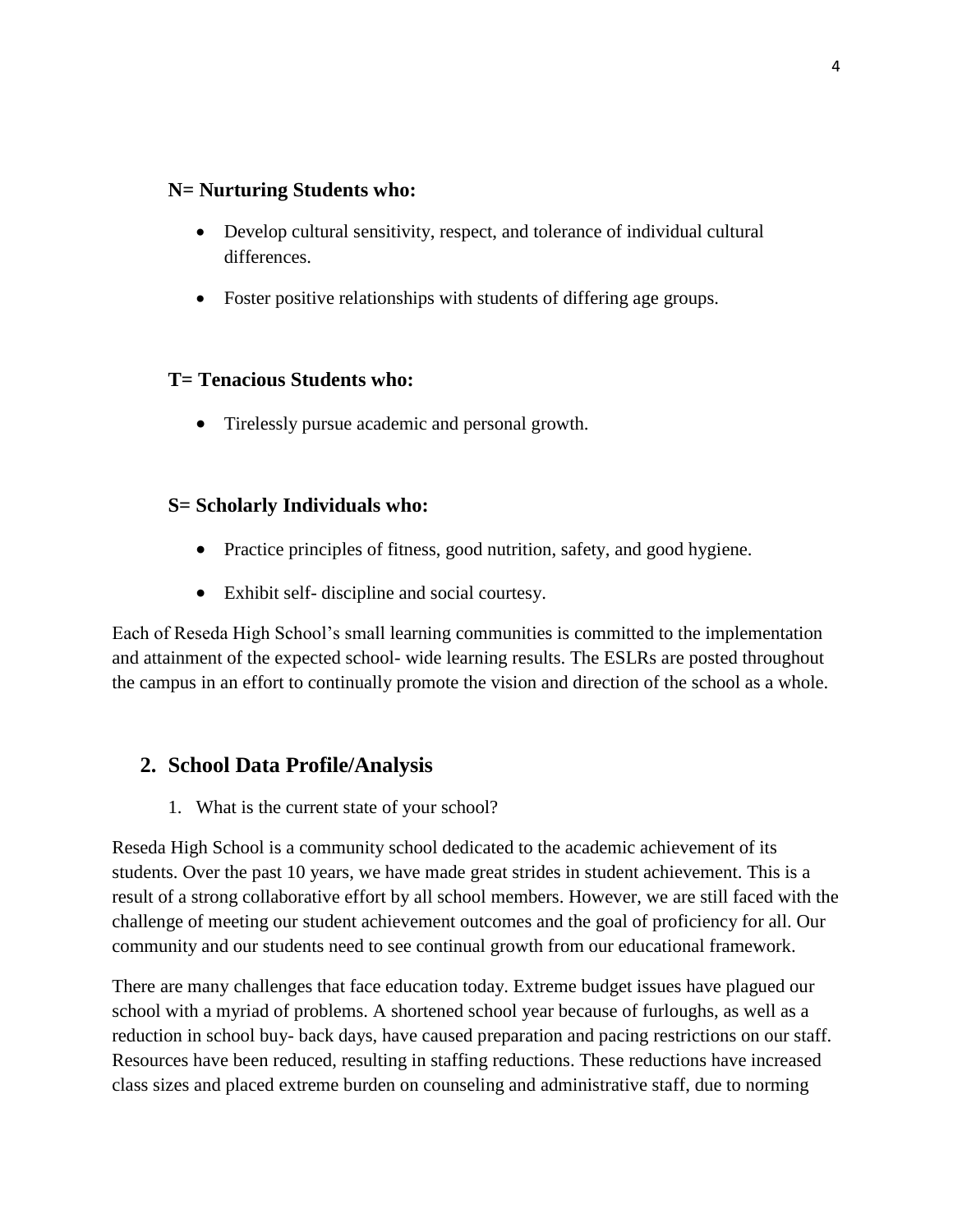increases. Additionally, promotions, retirement, and displacement of staff have all had negative effects on our student population, as well as the day- to- day operations of the school.

Looking at the daunting task of running a school against these odds, one would most likely give up. However, the data for Reseda High School clearly paints an optimistic picture for our future. People who visit our school praise it for its clean and friendly appearance. These visitors are always surprised at how respectful and courteous our student body is, as well as the helpfulness and understanding of our staff. It is often noted that the campus is extremely quiet and the halls are free from students during class time. This is a testament to the persistence of our staff, which actively engages our students in rigorous academic activities. Students at Reseda participate in academic and extracurricular activities both during and after school. Performing arts and athletics allow students to participate inside and outside of the classroom, which improve the school's visibility through community interactions. Our students are making gains, as is evidenced by increased proficiency on the CST and CAHSEE scores. Students direct their own learning by setting goals for the CST, CAHSEE, graduation and college. The result is a higher graduation rate and an increase in college acceptance, as seen in the school's AYP and Senior Survey.

Reseda High School is committed to ongoing school improvement, which involves collaboration by all. Part of that collaboration is a result of continual professional development (PD). PD occurs every Tuesday following early student dismissal. Weekly professional development activities are structured by small learning community or department. During professional development activities, data is analyzed in order to assess the critical needs of the school.

Through data analysis, the areas identified as "critical need" for improvement are as follows:

*1. There is a "critical need" to improve the reading proficiency of all students in all academic areas in order to prepare them for post- secondary success. In each course, students will learn to proficiently read and comprehend the course textbook and similar resource materials that are appropriate to the discipline they are studying. Special attention will be given to English Language Learners.*

This "critical need" is evidenced by our CST scores, CAHSEE pass rate, and reading comprehension sub scores in ELA. Additionally, teachers across all content areas have expressed concern regarding student difficulties in gleaning pertinent information from the texts. Improvement in these areas relates to student achievement as a part of the expected school wide learning results (ESLRs).

• Reflective, Effective Communicators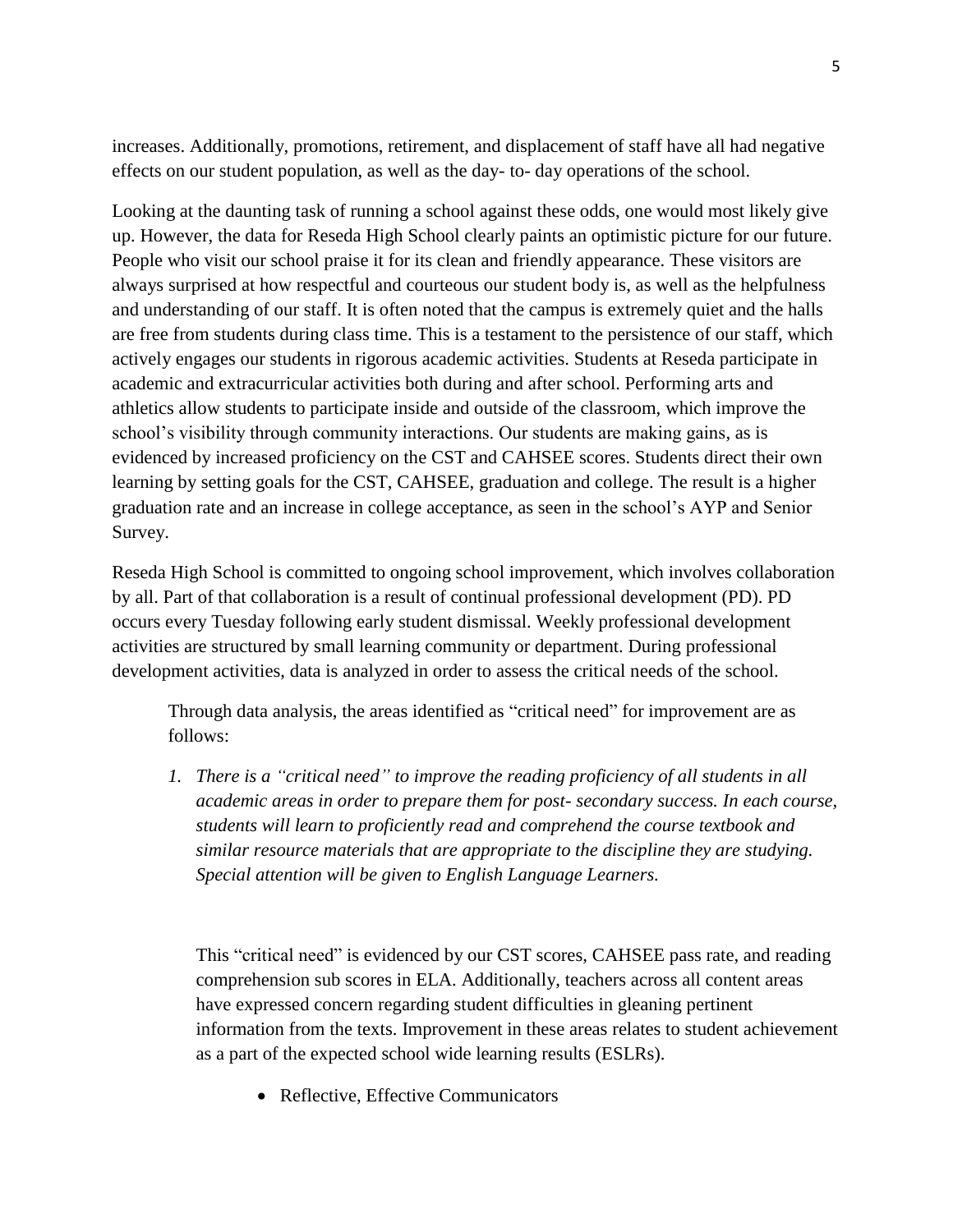- Expressive Critical Thinkers
- Gifted, Self- Directed Learners
- *2. There is a "critical need" to improve the writing proficiency of all students in all academic areas. In each course, students will become proficient in the appropriate writing styles pertinent to the discipline they are studying.*

The CAHSEE pass rate, along with SAT results and data from the Early Assessment Program (EAP), provide the evidence for this need. When students graduate from Reseda High School, they should not only be college prepared but they should also be college ready, thus eliminating the need to take remedial English coursework. As we address this critical need, we will be supporting students in their achievement of the ESLRs:

- Expressive Critical Thinkers
- Reflective, Effective Communicators
- *3. There is a "critical need" to improve the math proficiency of all students in all mathematics courses. Special attention will be given to English Language Learners\**

An analysis of our CAHSEE pass rate, CST scores, and failure rate in mathematics courses, has led to the identification of this critical need. Students should be able to show proficiency in mathematics and be able to solve problems. Upon graduation from Reseda High School, students should be college ready and capable of passing the mathematics proficiency exam. Improving student outcomes in mathematics is relevant to the achievement of these ESLRs.

- Gifted, Self- Directed Learners
- Expressive Critical Thinkers

(Note \* For the purposes of these three critical academic needs, an "English Language Learner" will be defined as it is used to determine CST sub-groups. This definition is significantly broader than that used by our district to define "LEP students" (Limited English Proficient).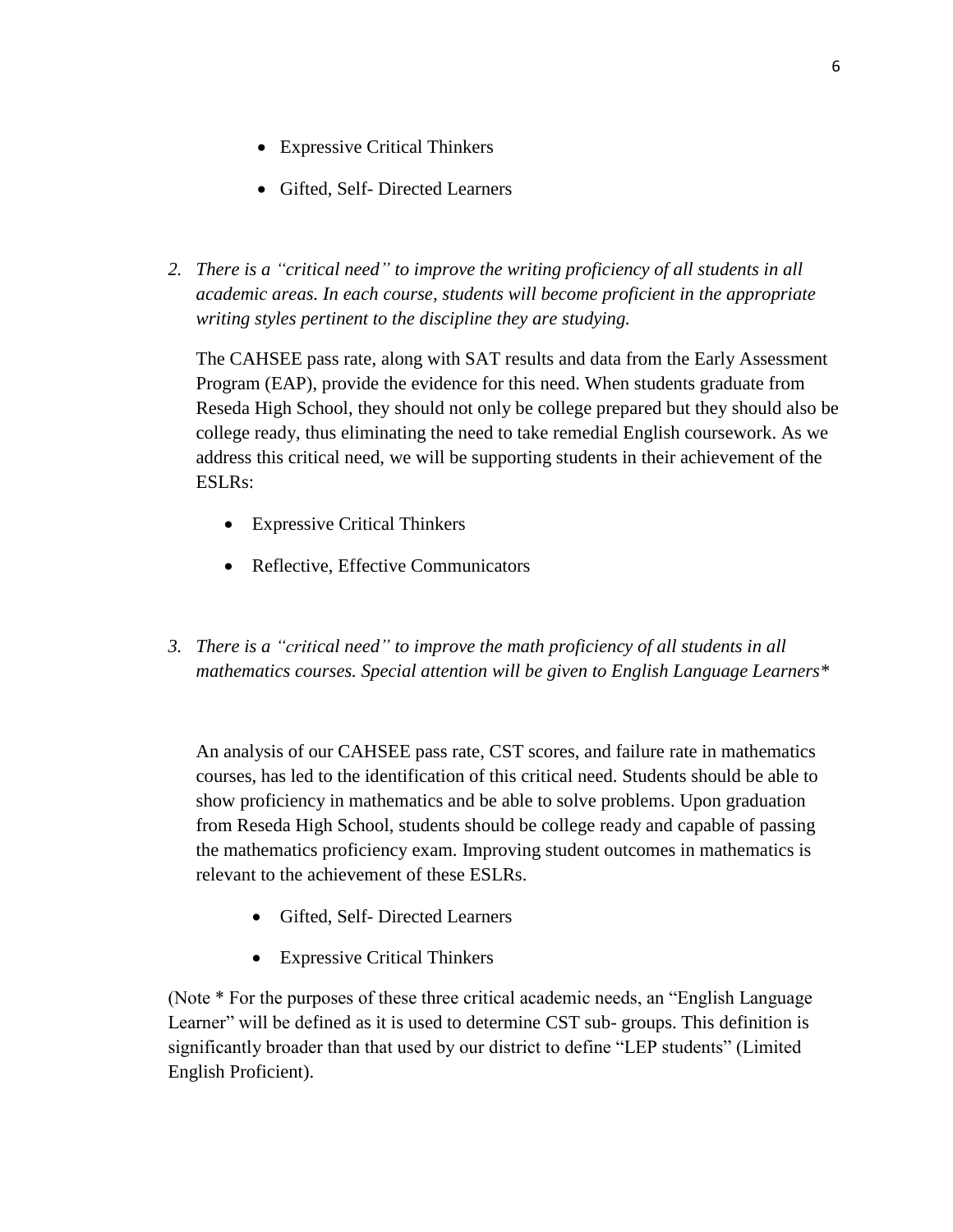Other areas of concern regarding student achievement are as follows:

 Reseda High School continues to be categorized as a Program Improvement (PI) school. Reseda continues to miss the mark in meeting the AYP goals for the school.

The following table summarizes the groups that are not meeting the AYP target proficiency rates for the last four years:

| <b>Summary 2009-2013</b>                    |               |                       |                                           |                    |  |  |
|---------------------------------------------|---------------|-----------------------|-------------------------------------------|--------------------|--|--|
|                                             | 2009-<br>2010 | 2010-<br>2011         | $2011 -$<br>2012                          | 2012-<br>2013      |  |  |
| AYP:                                        | <b>No</b>     | <b>No</b>             | <b>No</b>                                 | <b>No</b>          |  |  |
| # AYP Criteria                              | 18            | 18                    | 18                                        | 22                 |  |  |
| <b>AYP Criteria Met</b>                     | 10            | 9                     | 9                                         | 14                 |  |  |
| <b>AYP Criteria not met</b>                 | ELA &<br>Math | ELA &<br>Math         | ELA &<br>Math                             | ELA &<br>Math      |  |  |
| <b>Met Schoolwide</b><br><b>Graduation:</b> | No            | No                    | No                                        | Yes                |  |  |
| <b>Graduation Rate</b>                      | 78.06%        | 78.98                 | 78.48%                                    | 83.54%             |  |  |
| <b>Proficiency Targets:</b>                 |               |                       |                                           |                    |  |  |
| <b>ELA</b>                                  | 55.60%        | 66.70%                | 77.80%                                    | 88.90%             |  |  |
| <b>MATH</b>                                 | 54.80%        | 66.10%                | 77.40%                                    | 88.70%             |  |  |
| % At or Above Prof.                         |               |                       |                                           |                    |  |  |
| <b>ELA</b>                                  | 55.10%        | 63.80%                | 53.80%                                    | 58.80%             |  |  |
| <b>MATH</b>                                 | 56.10%        | 61.60%                | 59.90%                                    | 66.50%             |  |  |
| <b>Participation Rate</b>                   | Yes           | Yes                   | Yes                                       | Yes                |  |  |
| <b>FIA</b>                                  | 99%           | 99%                   | 100%                                      | 99%                |  |  |
| <b>MATH</b>                                 | 100%          | 99%                   | 100%                                      | 100%               |  |  |
| <b>API-Met Growth Target</b><br>Schoolwide  | Yes           | Yes                   | No                                        | No                 |  |  |
| <b>Group Not Meeting API</b>                |               | White &<br><b>SWD</b> | Hispanic,<br>SED,<br>SWD, &<br><b>ELL</b> | Hispanic,<br>& SED |  |  |

*Source CDE*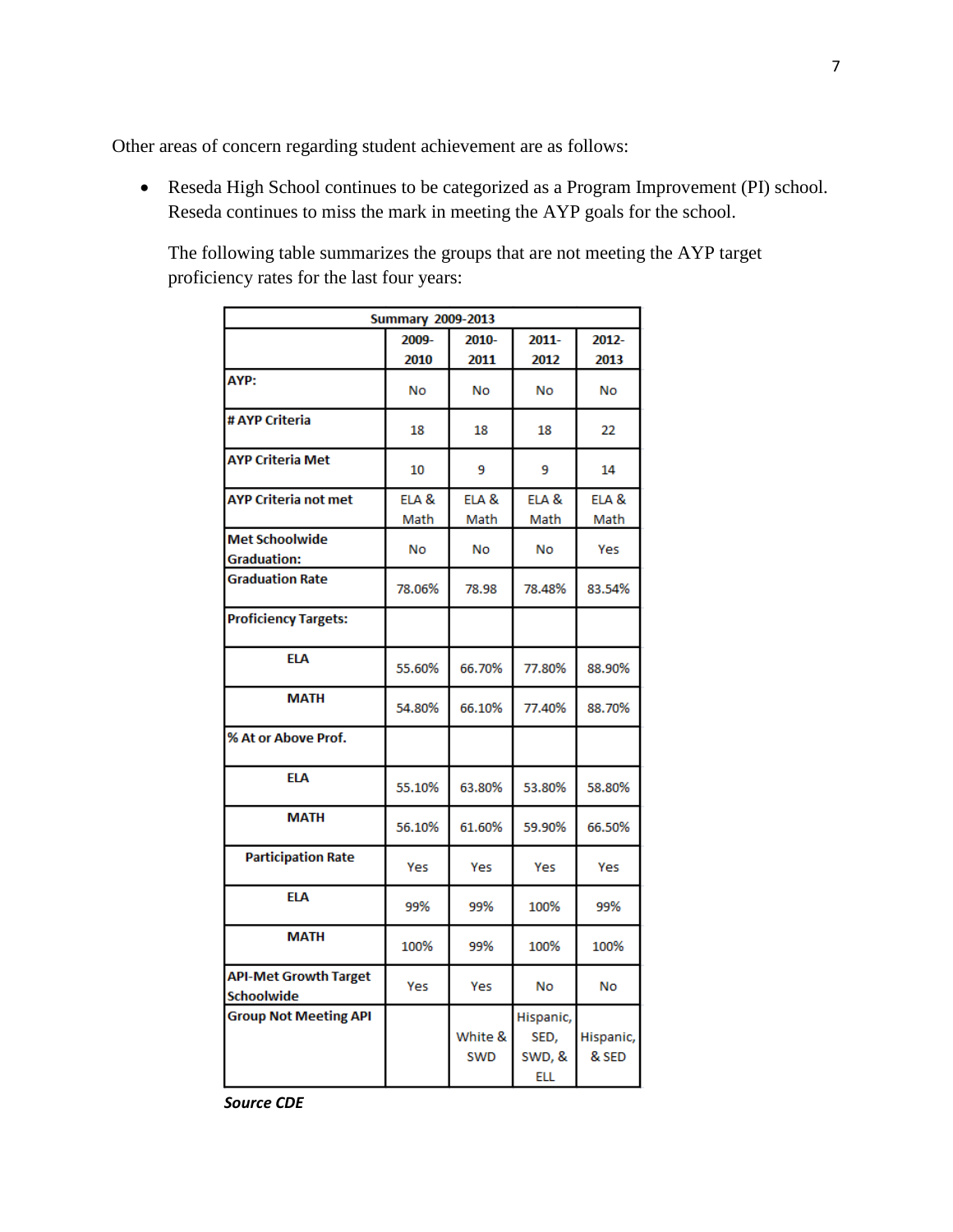Acting on the WASC recommendation of restructuring the school into the Small Learning Community format, Reseda High School has created evidence of improved academic performance. Starting in the 2007- 2008 school year, Reseda did create and implement SLCs. Professional development focused on building capacity within the SLCs, personalization, interdisciplinary lesson planning, and student intervention. Departmentally, core academic teachers engaged in lesson study with Pearson Achievement Solutions. Non- Core teachers developed departmental action plans that involved a cyclical process of planning, implementing, and analyzing. Teachers were also involved in data analysis, WASC, SDAIE strategies, cooperative learning, backwards lesson design, and Culturally Relevant and Responsive Education (CRRE) throughout the year.

Increasing student achievement through focused data analysis and implementing rigorous standards-based instruction via research-based strategies in the classroom is the focus of all professional development. In June 2007, the SLC design teams (including administrators, lead teachers, UTLA chapter chairperson and core academic teachers) participated in an intensive planning retreat that resulted in a focused school wide and SLC-specific professional development plan. The weekly Tuesday afternoon banked time allows staff to reflect on teaching strategies to enhance student comprehension and achievement. Teachers work on research-based instructional techniques, such as backward planning, differentiated instruction, content literacy, utilizing technology in instruction, and SDAIE techniques. These strategies focus on the diverse needs of our students in reading comprehension, critical thinking, and academic rigor. Additionally, they support achievement of our expected school-wide learning results.

Beginning in 2010, the large majority of our professional development time was utilized to gather and analyze data. Additionally, discussion of critical instructional issues, the formulation of an action plan to improve our student achievement, and collaborative discussions regarding school- wide decisions were directly related to WASC preparation.

The following areas of data driven strengths in student outcomes are evidence of continual, relevant school wide professional development:

- Reseda now ranks a "9" in comparison with similar schools.
- Over the past 5 years the number of students taking AP courses has increased 11%.
- In 2012-2013 the API score of special education students rose by 29 points.
- In 2012-2013 the API score of English Learners students rose by 46 points.
- In 2012-2013 the API score of White students rose by 13 points.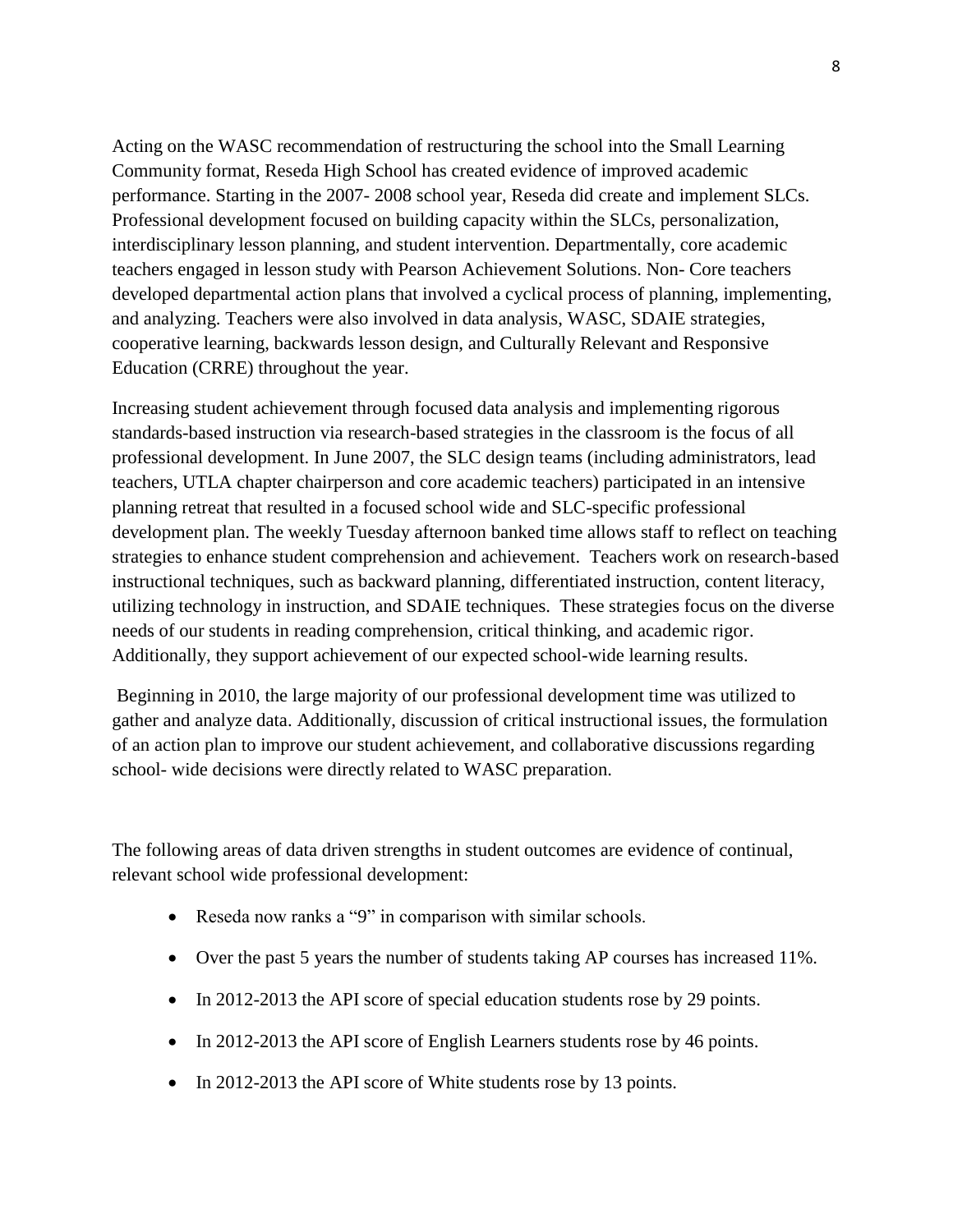- The percentage of students scoring proficient or advanced on the ELA CST has increased in all core subjects over the past 3 years.
- In 2012-2013 the percentage of students scoring proficient or advanced on the grade 10 ELA CST has increased by 8% to proficiency of 61%.
- In 2012-2013 the percentage of students scoring proficient or advanced on the Earth Science CST increased by 13% to proficiency of 32%.
- In 2012-2013 the percentage of students scoring proficient or advanced on the CST Summative Mathematics has increased by 17% to proficiency of 65%.
- Reseda has a long history of at least 99% participation rate on the CAHSEE exam.
- The reclassification rate of 9<sup>th</sup> through  $12<sup>th</sup>$  grade English Learners in 2012-2013 is 10.7 % (Source: MyData).
- CAHSEE pass rate for special education population in English is 50% and for Math 59 % (Source: CDE).
- In 2012- 2013 Reseda carried a 95.8% daily attendance rate, which is one of the highest in the district.
- Student discipline is excellent. In 2012-2013 only one student was opportunity transferred out and only two students were opportunity transferred in. This is strong evidence that serious infractions are on the decline. In 2012-2013 the suspension rate at Reseda High School has declined by 39% (Source: MyData and Deans Office).
- 95% of Reseda High School's graduates in 2012-2013 were admitted to college. Over 45% of them were admitted to four year colleges and Universities both locally and nationally (Source: RHS College Office).
- In a recent independent survey conducted in 2012-2013, 92% of our staff, and 91% of our students responded that Reseda High School is a safe, secure, and clean learning environment.
- In 2011-2012, 86.7 % of parents surveyed responded they feel welcome at school and 75% responded there are opportunities for involvement. (Source: Performance Meter Data Summary).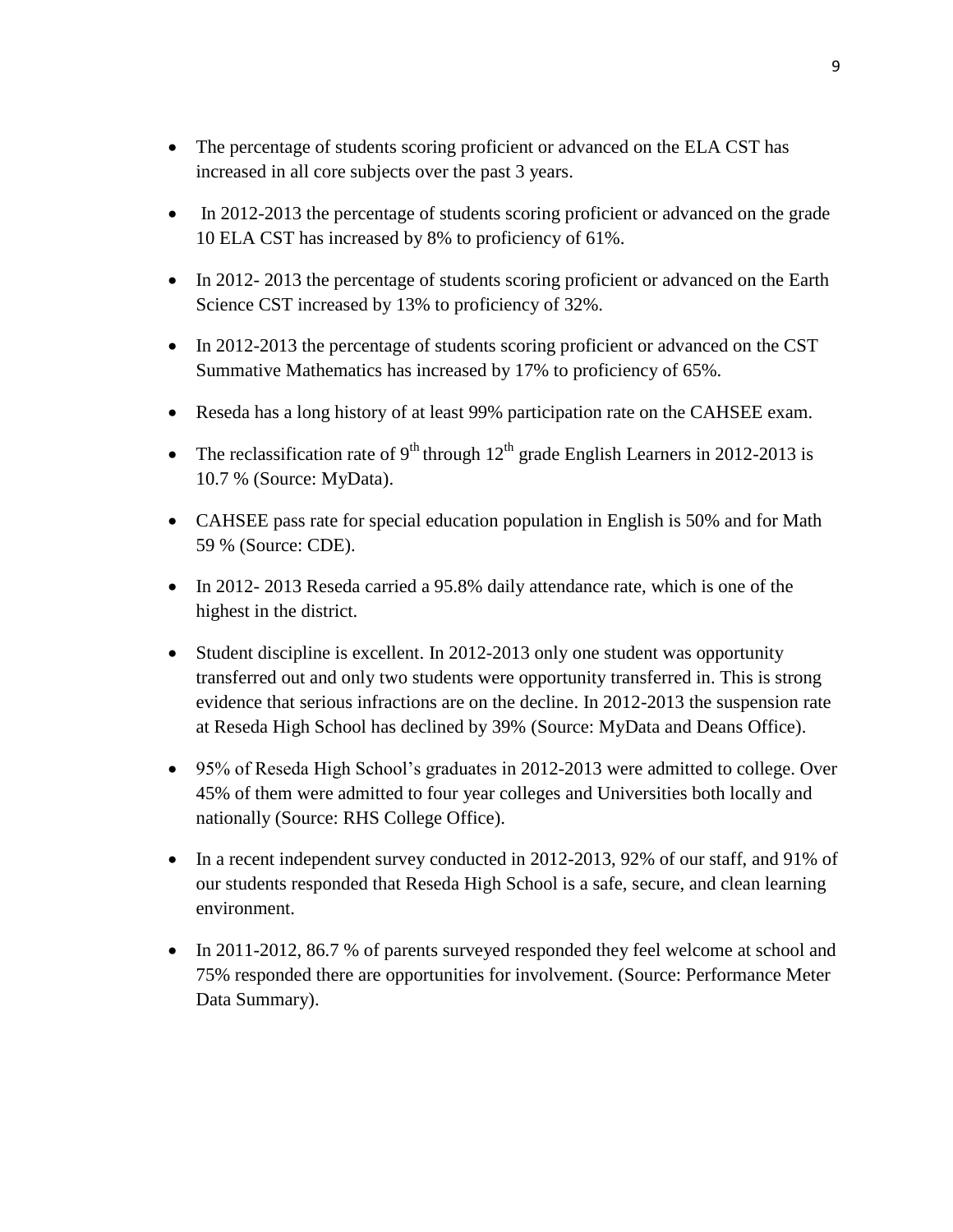In an effort to further improve the efficiency of our teaching staff while maximizing data collection, our school changed the decision making process. Although we have always used some data to help plan for student academic improvement, we have increased the amount of data used, and the effectiveness in which it is used, over the past 6 years. We started by using our testing coordinator as our data expert. This position has grown into a full time data analysis/problem solving coordinator position. The coordinator's duties are to provide teachers and administrators with data that will better inform school decision- making and delivery of instruction. As a result, the collected data has spawned a decision making process, which we systematically use to improve student performance.

In addition to utilizing a testing coordinator, we began developing a weekly common formative assessment program in the four core subject areas. The test questions were developed by the lead teachers in the core subject areas and reflect subject pacing that is aligned with the State Standards. Each Tuesday, teachers administered the practice tests to their classes. Students were given support in their homeroom for successful test-taking strategies. Additionally, students were given reinforcement in grade level assemblies to create a positive attitude towards these required tests. Teachers provided each student with their test scores, reviewed and explained the implications that were represented by their scores. All students were provided with information on how to strategically improve their scores. Counselors met with focus groups of ten to fifteen students during lunch to dialog on issues related to standardized testing. The students' responses have been helpful in assisting staff in developing various strategies to address the achievement gaps, as well as to address the stigma and anxiety associated with standardized testing.

In order for Reseda to continue to improve academic achievement, we implemented a new strategy called "Academic Intervention". Reseda used Whittier Unified School District's High School Bell Schedules as a model. Reseda also utilized Richard Dufour's book, *Whatever it Takes,* as the inspiration for our change; we wanted to find intervention time within the school day for students who were having trouble understanding the curriculum. Therefore, we implemented a block schedule with three instructional periods (instead of six) each day, and extended the day to include a 20-minute intervention opportunity at the end of each period.

The extended "Intervention" period allows teachers to determine the individual needs of each student. Students who are not proficient on the most recent common assessment, or students who are having difficulties in class, are given extra instruction. The extra time allows teachers more opportunity to use the following instructional techniques:

- Scaffolding
- Re- teaching
- Clarifying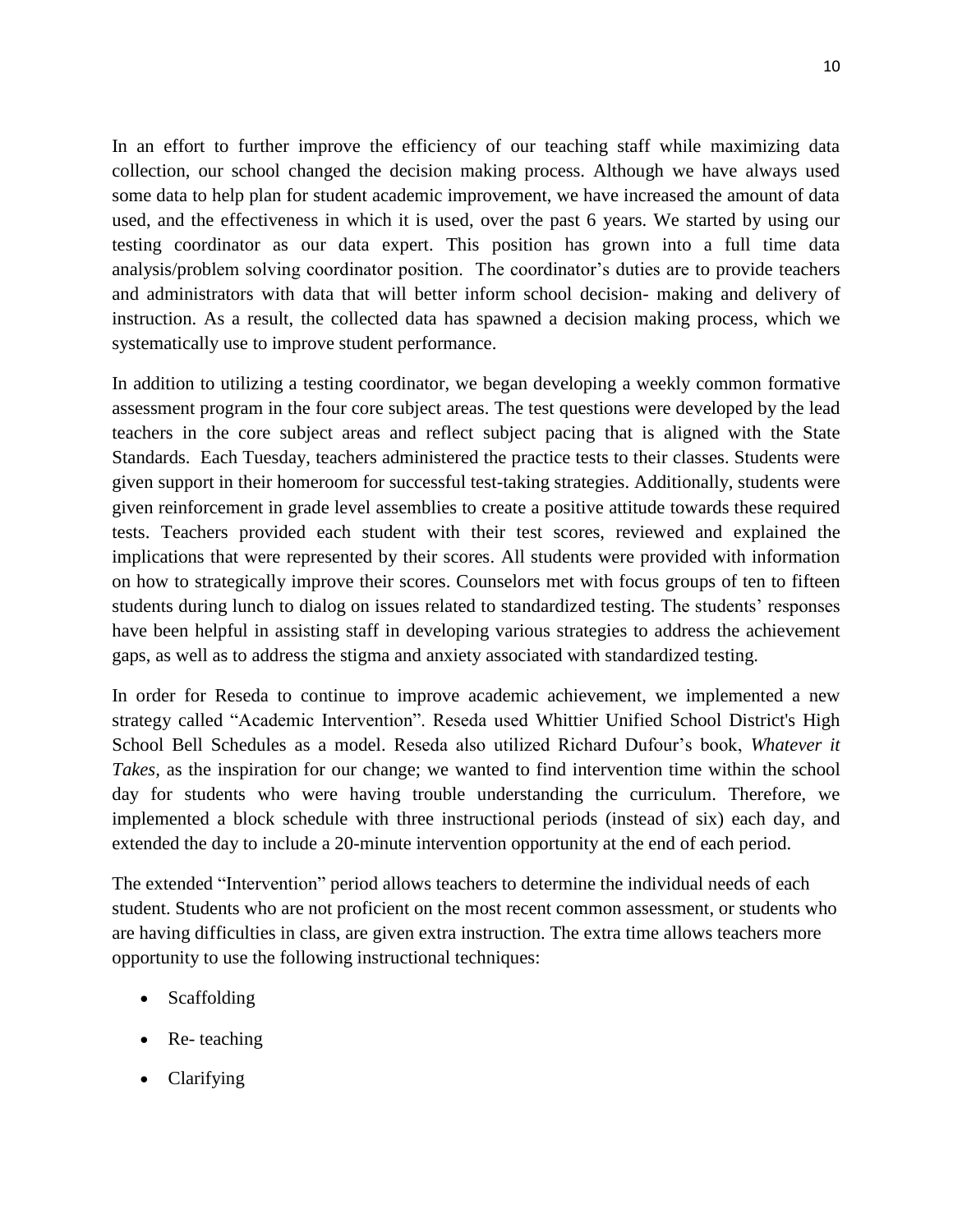- Differentiating
- Developing projects
- Direct instruction

Students needing instruction outside the classroom are allowed time for:

- Research in the library
- Contact with math coach
- Consultation with counselors
- Consultation with college and/or career advisor
- Collaboration with peers on classroom or services learning projects and labs

Specifically, this schedule allows teachers to access the immediate needs of each student, period by period. Additionally, teachers assess students' need for additional time to collaborate with the teacher, peers, students and coaches outside the classroom.

# **3. Family and Community Engagement:**

Reseda High School is a collaborative environment where parents are partners in their child's education. The school survey highlights the positive attributes of Reseda High School. It shows that students and parents alike feel the staff is respectful and has the children's best interests in mind. They are confident that problems are handled quickly and professionally.

Reseda High School (RHS) implements an inclusive approach to communicating with our families, community, and supporting stakeholders. RHS fosters active involvement as partners in education for our students' success. We are fortunate to have the collaboration of hard- working families, staff and community partners.

RHS employs a three- tiered communication strategy for reaching our various stakeholders. The first tier operates as a "high tech" version of an awareness campaign. The school maintains two websites (resedahighschool.com and resedahs.net) that offer an overview of our school and provide a multitude of links to a variety of school and community based resources.

The second tier operates as a "low tech" version of an awareness campaign. This tier focuses on face- to- face interactions with multiple venues via district communication. First, RHS has elected family, students and staff representatives to serve on numerous governing committees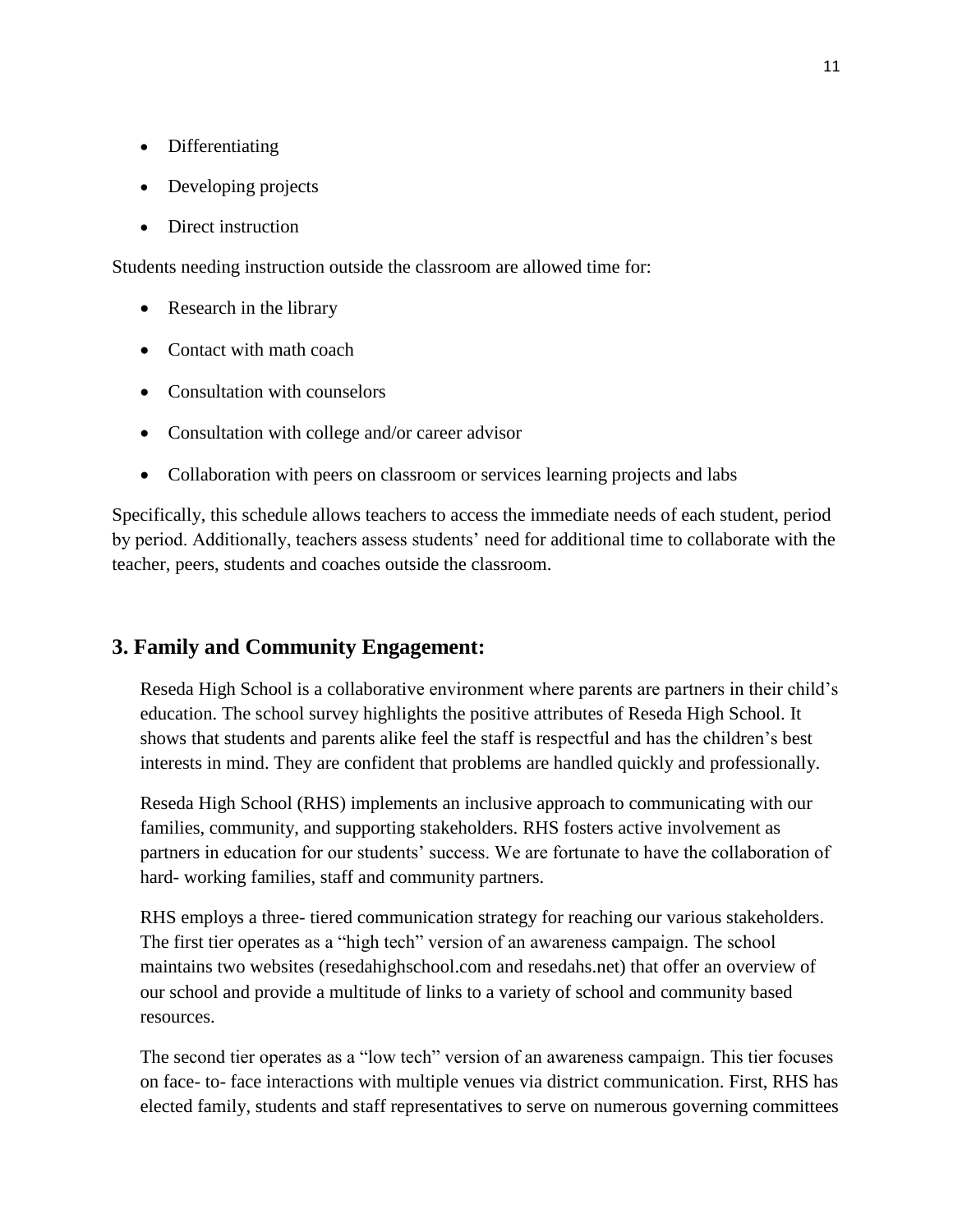to guide school decisions. These groups include the Title I committee, School site council (SSC), English Learners Advisory Council (ELAC), and the Shared Decision Making Council (SDMC). Furthermore, our families are active participants in a  $9<sup>th</sup>$  grade orientation that welcomes them to the RHS community. This activity serves to ease their transition from middle school to high school. Families attend back to school night and PHBAO (Predominately Hispanic, Black, Asian, and other ethnicities) open house night to collaborate and communicate with teachers for student success. The Principal communicates regularly with parents through a newsletter that is sent home in both English and Spanish. The RHS College Office communicates regularly with our families through college applications and financial aid workshops in English and Spanish. Additionally, our Dean's Office and individual administrators collaborate with families when needed. Lastly, our growing parent center serves as a liaison between the school and families by offering parent education workshops. These workshops strengthen parent- to- parent relationships, which enhance emotional support.

Academic achievement is communicated to parents on a consistent basis. Using a web based program (Jupiter Grades), parents can view student grades and assignments on a daily basis. 5, 10, 15, and 20-week marks are sent home per district policy. Ninth Grade Academy students circulate additional progress reports every two weeks. These are hand carried home, signed by the parent, and returned to the SLC office.

Reseda has also initiated many community partnerships. These connections help alleviate budget shortcomings and enable our students to gain access to professional expertise outside of the traditional school day. The following is a list of community partnerships:

- LAPD
- NJROTC
- International House of Blues Foundation (IHOFB)
- Los Angeles Opera
- School site council
- Shared Decision Making
- Safety council
- Los Angeles School Police
- Northridge Hospital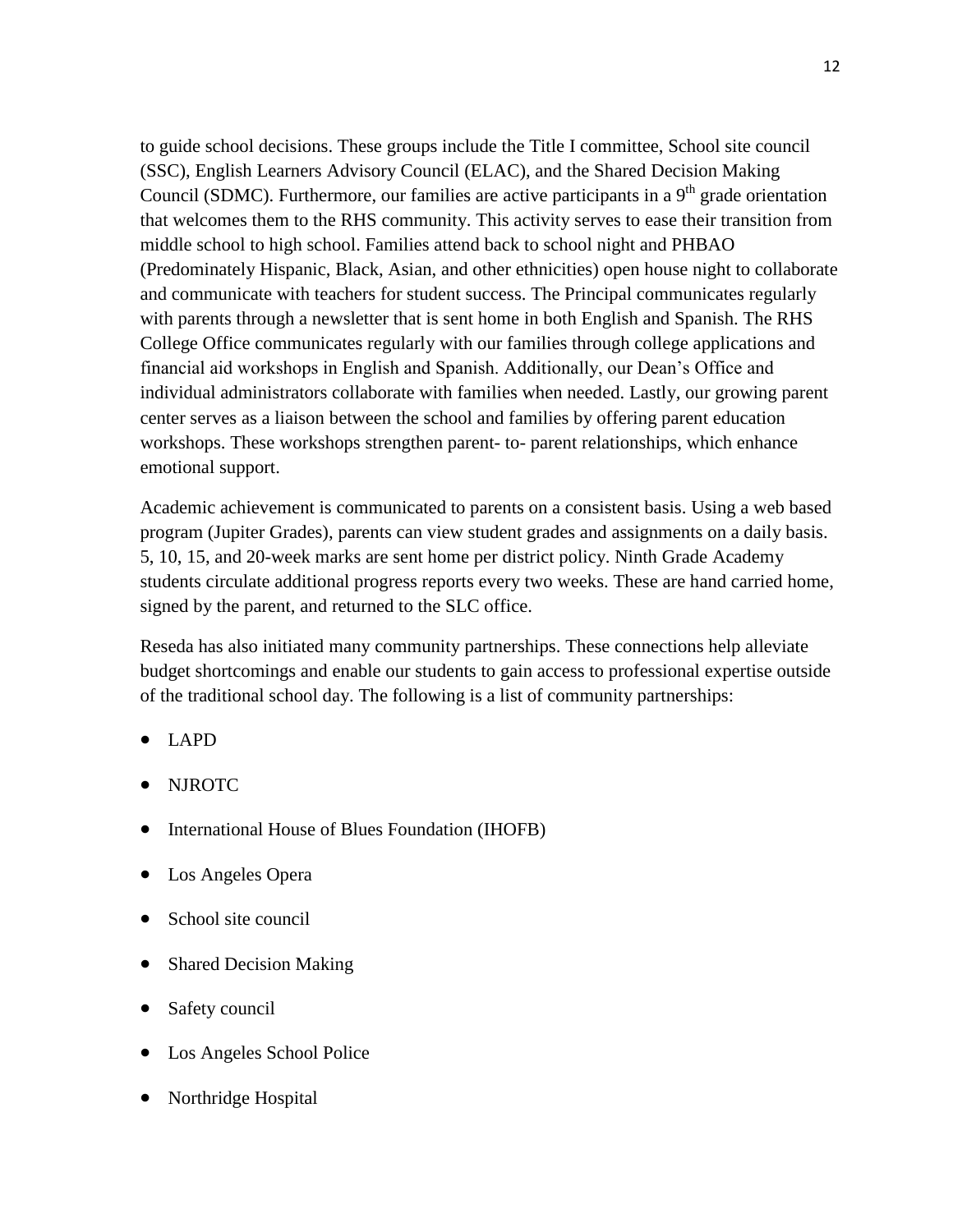- Theatre West
- Kaiser Permanente

The third tier of our awareness/communication campaign functions through our distinct organizations at RHS. The WASC recommendation for school redesign into the SLC format has decentralized the school. Each SLC has its own teachers, administrator, and counselor. These participants concentrate efforts on their students' success as the first line of intervention. There was consensus among all stakeholders that parent/teacher/student communication—in matters related to academics, attendance and discipline- has markedly improved since the redesign into SLC.

## **4. School Culture and Climate:**

#### a. Academic Culture

Reseda High school has a very collaborative Academic Culture. Our faculty participates in two professional learning communities (PLC) that are at the center of much of the academic achievement. These two learning communities are the SLC team and the department team. Our school is divided into 6 Smaller Learning Communities. Therefore, a small group of teachers are focused on meeting the needs of a small group of students. Each SLC has a PLC dedicated to personalizing instruction, which engages our students. Students are given interdisciplinary, authentic project based instruction that will follow the Common Core State Standards (CCSS). Each SLC has a career focus with community partners that provide students with real world experiences in their career area of choice. Activities such as student led conferences allow our students and parents to collaboratively take an active role in the student learning.

Each year our SLC PLCs evaluate both quantitative and qualitative data to assess the overall well- being of our students academically, psychologically and socially. SLC surveys are given to parents, students, and staff to measure the school's success in areas that cannot be measured through standardized testing results. Reseda has partnered with the University of Georgetown to assess the psychological and emotional state of our student body. Assessment data is then used to focus on students within each SLC that may need intervention in nonacademic areas. The results of these measures are analyzed by our governing committees and the faculty as a whole, in order to inform future decisions. For example, we were able to assess that our  $9<sup>th</sup>$  and  $10<sup>th</sup>$  grade student interventions were tremendously effective. So effective that our students' social/emotional issues were identified less frequently than comparative high school students. Reseda High School has dedicated extra resources for counselors, psychologists, and increased nursing time to ensure that the needs of all students are being met.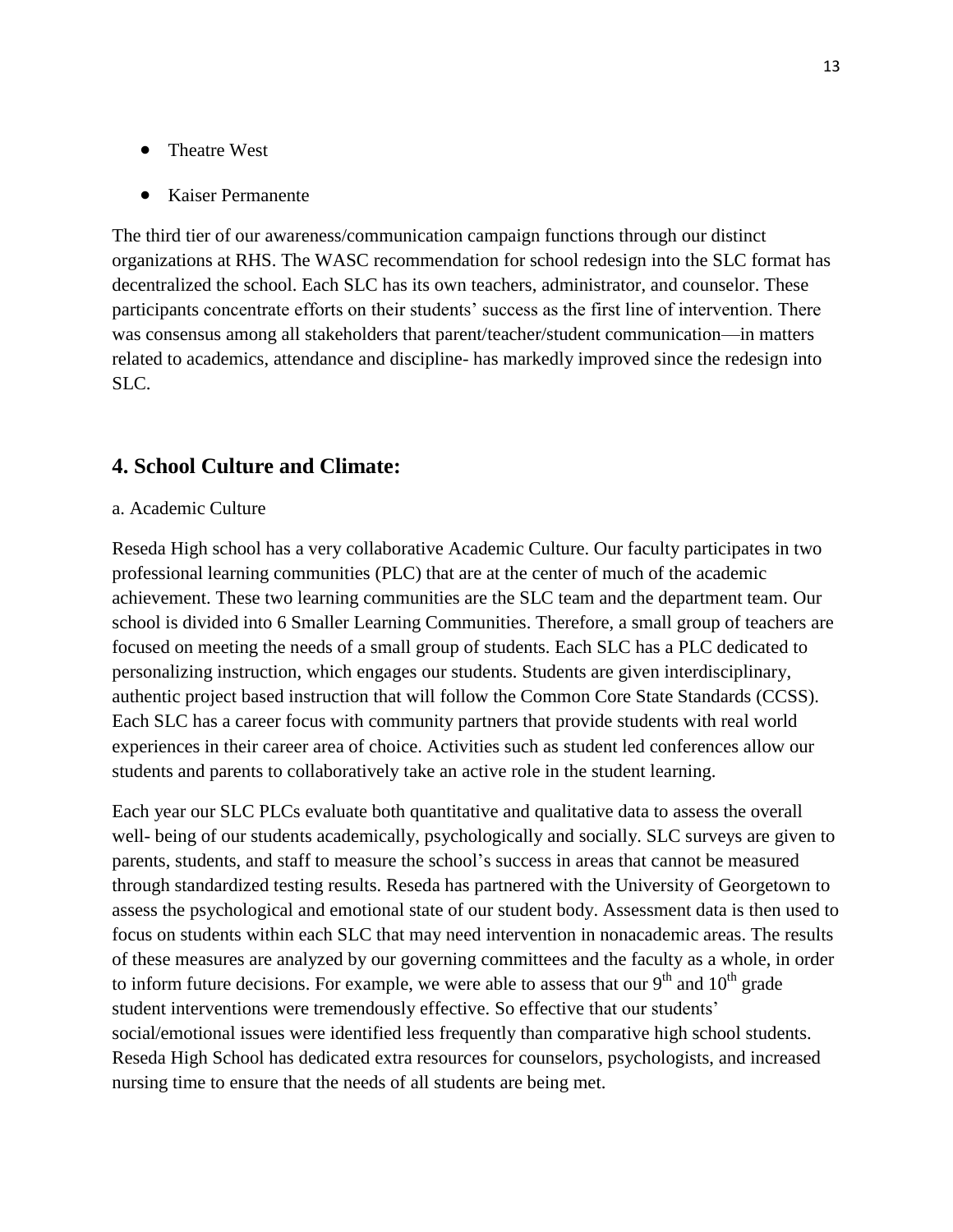# B. Professional Culture

In Addition to our SLC PLCs, we have Department PLCs. These department teams use regular professional development time to analyze state standards, create subject pacing plans, write common assessments, analyze student results, and design student interventions. Additionally, they make changes, modifications, and improvements to instructional techniques based on common assessment results and peer observations. Teachers share best practices and support the overall professional development of their colleagues.

# **Design Team Capacity:**

Reseda High School is a reform-minded, teaching and learning community that is characterized by respect, collaboration, mutual accountability, and professionalism. We are dedicated to continual improvement of student achievement. The RHS community continues to explore and pursue options to improve student achievement. The process of exploring these options is a natural extension of existing campus work groups: content groups, SLC groups, leadership groups, and governance councils.

In 2013, a group of volunteers from the community including, teachers, counselors, coaches, and administrators, formed a committee to explore reform options. Open committee meetings were announced and minutes were distributed to the school community. Information about reform options was shared at leadership and professional development meetings. Additional meetings for autonomy were announced and open to all. Meeting minutes were distributed to the school community. Meetings were facilitated by Reseda Principal Jose Rodriguez, UTLA Chapter Chair John Springer, and Assistant Principal Chris Perdigao.

After comparing all available options, the school's stakeholders decided to pursue the LIS option for the following reasons:

- Validate all current reforms including those in place when the school opened.
- Validate autonomies granted by Superintendent Cortinez
- Implement the "Mutual Consent" staffing waiver as identified in LIS

Additional parent meetings were held during the fall semester of 2013 to inform them of the LIS waiver option, to raise questions and to solicit input. The consensus of the stakeholders identified the LIS option to be the best way to address student achievement gains and hope of improving proficiency of all students.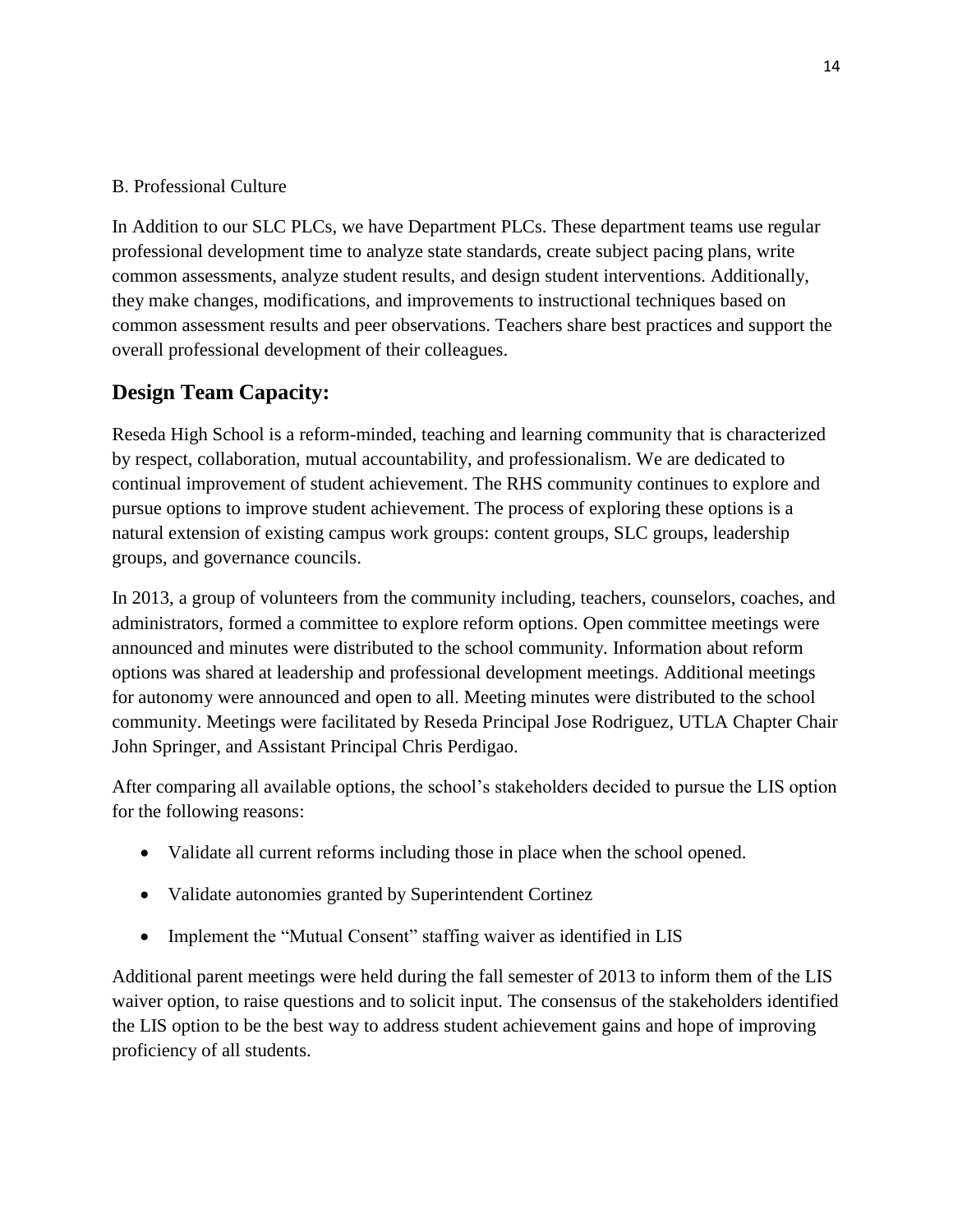The LIS plan was drafted collaboratively with input and review from committee members: Principal Jose Rodriguez, UTLA Chapter Chair John Springer, Assistant Principal Chris Perdigao, Dr. Sargon Alkhas, Instrumental Specialist Christopher Maurer, Faculty, Parents and Students. Additionally, students' parents and the community were engaged in the development and review of the plan.

# **Local Initiative School Instructional Plan**

# **2. Assessment Plan**

LIS Waiver #4 – Assessment

#### **\*\*Yes we are selecting the waiver\*\***

RHS will continue to maintain its current assessment process. This will enable Reseda High School to administer, grade and analyze locally created periodic common assessments. These assessments currently adhere to the California State standards in lieu of District Mandated Common Assessment and would continue to do so. Our current common assessments were designed by subject-alike departmental teams to monitor student progress aligned with the California State Standards and California High School Exit Exam. Our core subject teams would design new common assessments that would more effectively parallel the Common Core Standards and the CAHSEE. Our Elective teams would design a common assessment platform to support the literacy and practice standards for Math and English. These common assessments would be written in the same general format as the common core assessments, providing the students with the opportunity to improve their overall writing skills. In addition, the results of the assessments will be used to inform Curriculum Council decisions regarding instructional progress and goals.

Professional Learning Communities, comprised of the members of each SLC or Magnet, and comprised of all members of a department regardless of SLC or magnet, using regular professional development time will analyze state standards, create subject pacing plans, write common assessments, analyze student results, and design student interventions during professional development time. Additionally, changes, modifications, and improvements to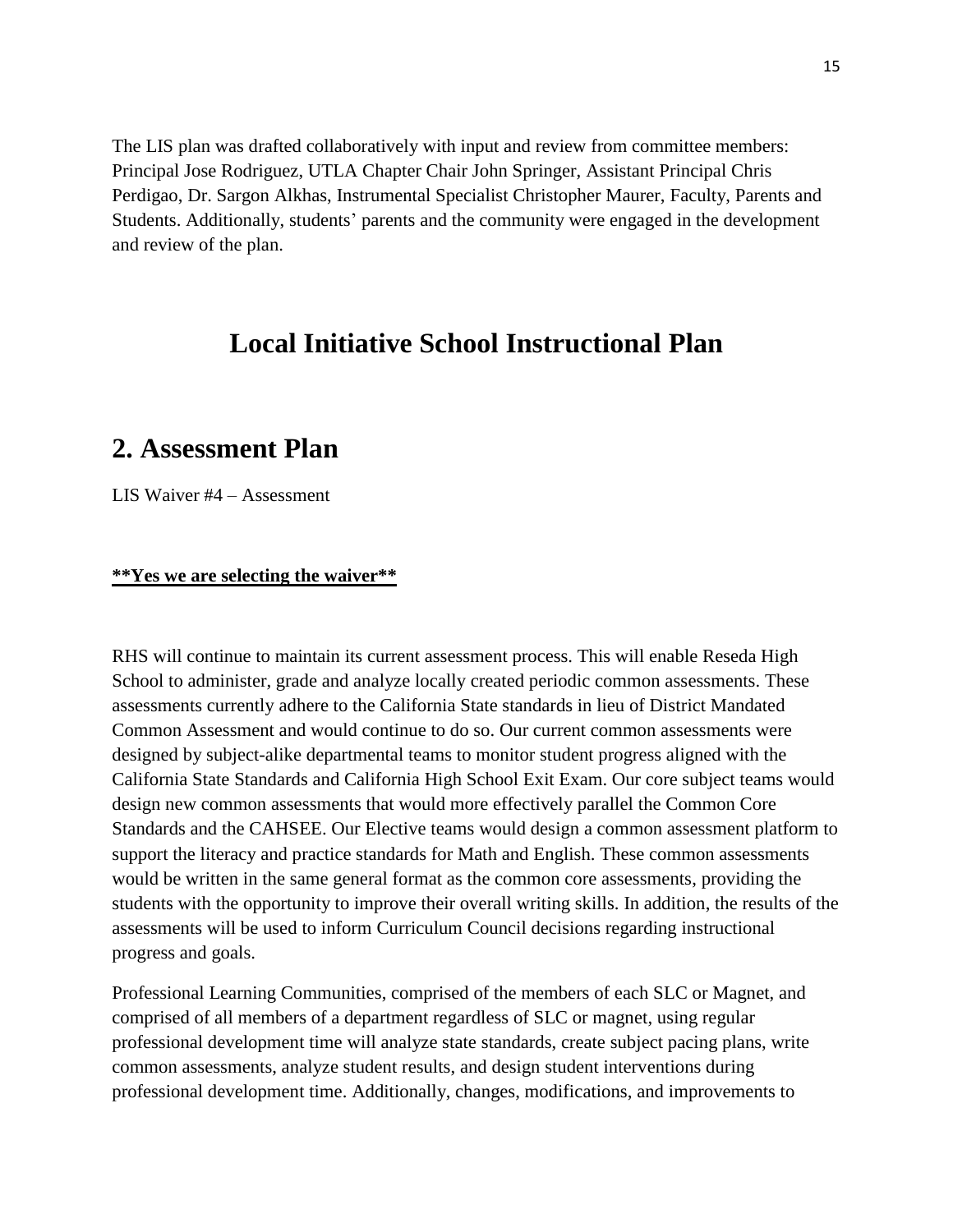instructional techniques based on common assessment results would be addressed during PD. The assessments would be designed within the framework of local pacing plans. Teachers will analyze the overall scope of their subjects' standards and create a curriculum map to best meet the learning needs of the students. A common assessment would be given approximately every 3-5 weeks.

These formative assessments would better meet the instructional needs of the students. Additionally, these assessments will provide students and teachers with immediate feedback, resulting in more effective intervention planning. Student results would be assessed by the teacher and then by the department teams and administration. Professional Development time would be used to analyze individual student progress, as well as overall student progress on the standards being addressed. In addition, department teams would design interventions and instructional techniques to address student deficiencies. These interventions would include both in class and supplemental interventions, depending on student need.

The 2013-14 School year is being used as the design period for our Common Core pacing plans, common assessments, interventions and instruction. This will include 32 professional development periods, conference periods, pupil free days, faculty meetings and outside professional development.

# **4. School Schedule and Calendar**

LIS Waiver #5 - Local Schedule and Strategies:

# **\*\*Yes we are selecting the waiver\*\***

# **1. Block Schedule**

We would like to maintain our current bell schedule and banked PD Schedule. We are currently on an A/B block schedule with three 2 hour periods daily. The longer periods have allowed for fewer interruptions to the instructional day and more opportunities for project based, differentiated instruction. In addition, we have banked time within the schedule to allow us 32 Professional Development Tuesdays rather than the 7 district PD days. We use this PD time for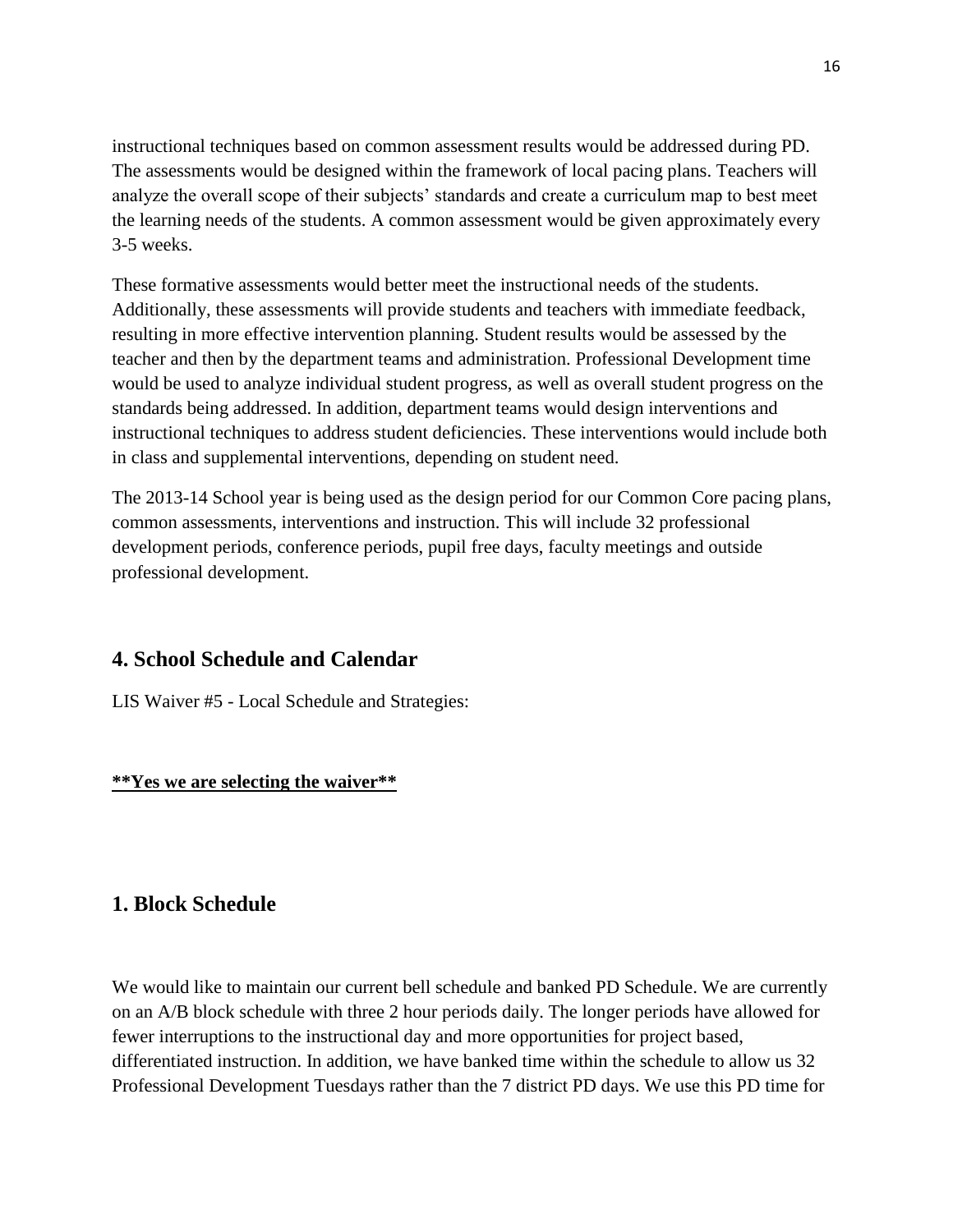Common Core training, lesson design, Common Assessment analysis, intervention design, instructional best practices, ELD standards and SDAIE training. In addition, we use built in intervention time. The last 20 minutes of each class period is used to address the intervention needs of the students.

#### **REGULAR BELL SCHEDULE**

#### **(Monday, Wednesday, Thursday, Friday) A/B**

| Per $1/2$  | $7:55 - 10:00$  | 125 minutes (including Announcements) |
|------------|-----------------|---------------------------------------|
| <b>Nut</b> | $10:00 - 10:16$ | 16 minutes                            |
| Per $3/4$  | $10:22 - 12:32$ | 130 minutes (including DEAR)          |
| Lunch      | $12:32 - 1:02$  | 30 minutes                            |
| Per $5/6$  | $1:08 - 3:07$   | 119 minutes                           |

# **PROFESSIONAL DEVELOPMENT DAY BELL SCHEDULE Every Tuesday**

*(Except First Day of Semester and CAHSEE testing days)*

| Per $1/2$  | $7:55 - 9:35$  | 100 minutes |
|------------|----------------|-------------|
| <b>Nut</b> | $9:35-9:53$    | 18 minutes  |
| Per $3/4$  | $9:59 - 11:34$ | 95 minutes  |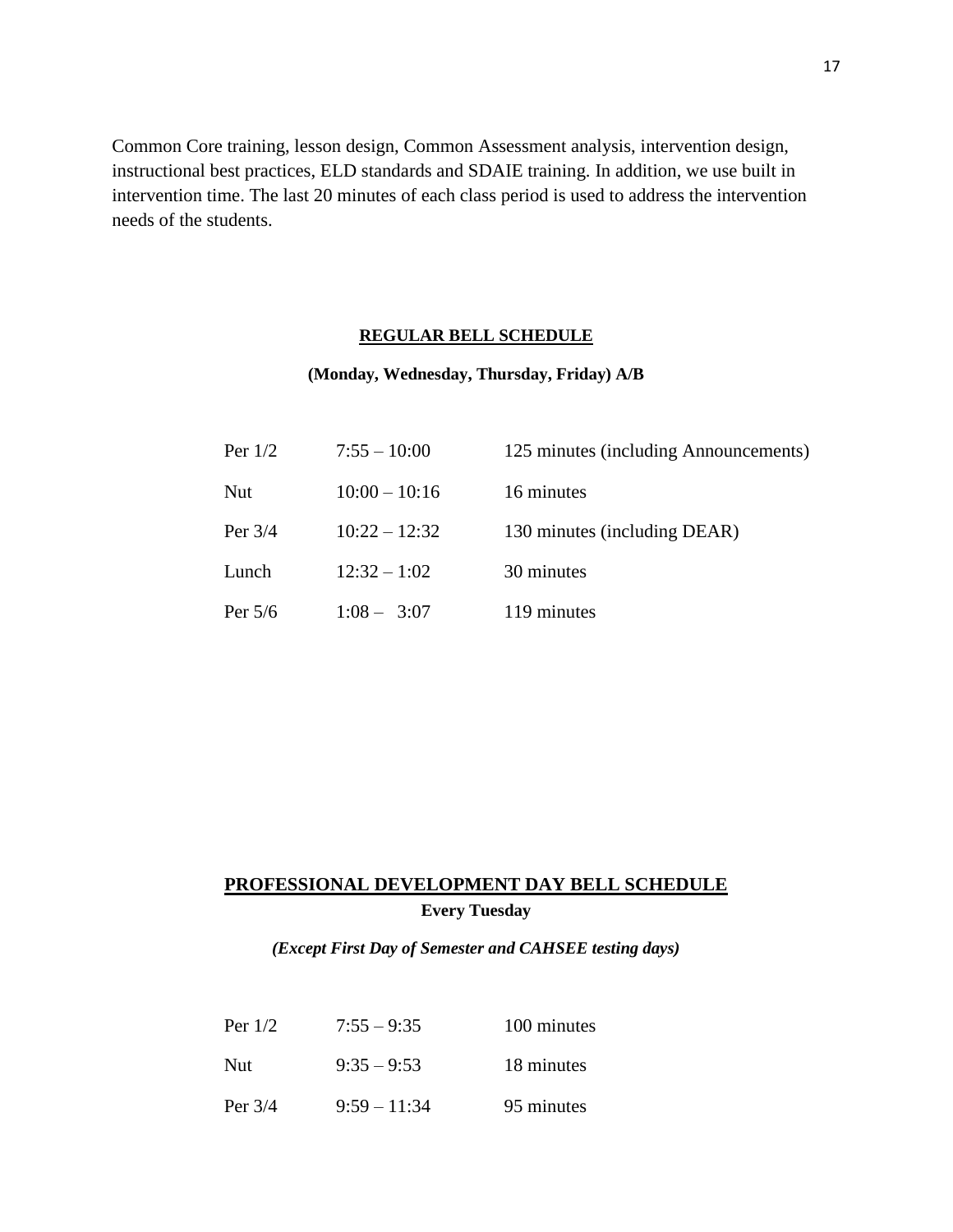# **2. Professional Development Time**

We are requesting the continuation of our Professional Development schedule. We currently hold professional development every Tuesday from 1:45 until 3:07. This time is used to facilitate our Smaller Learning Community PD, as well as our department focused PD. The Professional Development time is used to collect and analyze student data, to create and analyze standards based common assessments, to create and analyze standards based interdisciplinary lessons, and improve the practice of research based common core instructional techniques.

Reseda High School's current bell schedule provides our teachers time to work together in their Professional Learning Communities.

Reseda High School's student achievement has improved since implementing our strong PD strategies. Moving forward, we will continue to look at common assessments, CAHSEE, and State Standardized Test scores as markers for student improvement. Additionally, classroom assessments and student work will be evaluated in order to measure our continued success.

# **3. Intervention time**

RHS would like to continue our block schedule that incorporates "built- in" time for student intervention. This is the same schedule used at Whittier High School and its entire District, which enabled Whittier Unified to exit from PI status. 45% of the Reseda High School student body fails at least 1 class per semester. It is difficult to get students to stay after school, come to Saturday school or even lunch time tutoring for any form of intervention. Our current schedule supports student intervention during the school day. By incorporating the schedule with built-in intervention time, we will do the following: increase student performance on standardized testing, increase the pass rate on the CAHSEE, improve student attendance, decrease the student drop-out rate, decrease discipline problems, improve class grades, and increase pass rates in all core subject areas. Richard Defour in his book *Whatever it Takes* states: "intervention during the school day is largely responsible for the success of Adlai Stevens High School in raising student achievement."

# **5. Staffing**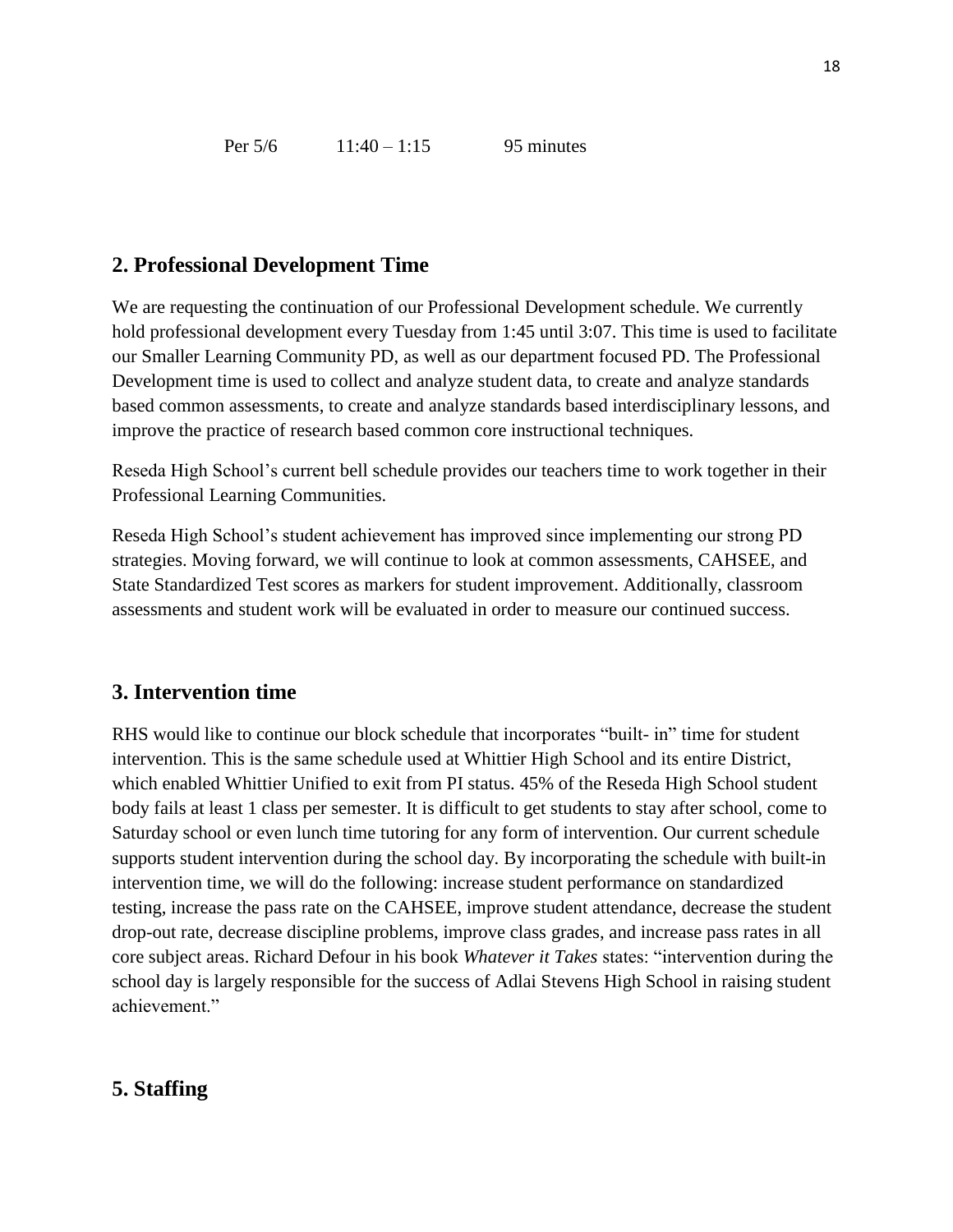LIS Waiver #9 A Requirement for "mutual consent"

#### **\*\*Yes, we are selecting this waiver\*\***

Reseda High School has created many innovations in teaching over the last 10 years. Changes in assessment and intervention strategies have slowly directed us toward consistency in school practices. The gains in student achievement are a result of the commitment of our unified staff. Reseda High School currently seeks the most qualified candidates who embrace the school's vision and practice for all job classifications. Reseda High School seeks to implement the "Mutual Consent" hiring practice of filling UTLA-represented site-based openings at the school. This means we will no longer accept district-mandated priority placements; however, the school must still comply with return rights or other placement rights to the school that are created by legal mandates or by the District-UTLA Agreement. When full-time certificated staff openings become available, Reseda High school will convene a personnel team designated to participate in the selection. The personnel team will review resumes and decide which qualified candidates will be interviewed. However, the Principal will have the right to independently choose additional qualified candidates to be interviewed. The personnel team will consist of:

1. One SLC/magnet teacher, chosen by the appropriate SLC/Magnet of the designated open position. Elected in a fair and democratic manner by secret ballot selected from within each SLC or Magnet program, which is subject to the rules for similar elections in the LAUSD/UTLA collective bargaining agreement.

2. One member of the department, chosen by the appropriate department of the designated open position. Elected in a fair and democratic manner by secret ballot selected from within each department, which is subject to the rules for similar election in the LAUSD/UTLA collective bargaining agreement.

- 3. One department chair from the appropriate department of the designated open position.
- 4. The UTLA Chapter Chair.
- 5. The Principal or designated Administrator.
- 6. A classified employee selected by the school's classified staff.
- 7. Two parents selected by parents on the School Site Council.
- 8. The student body president.